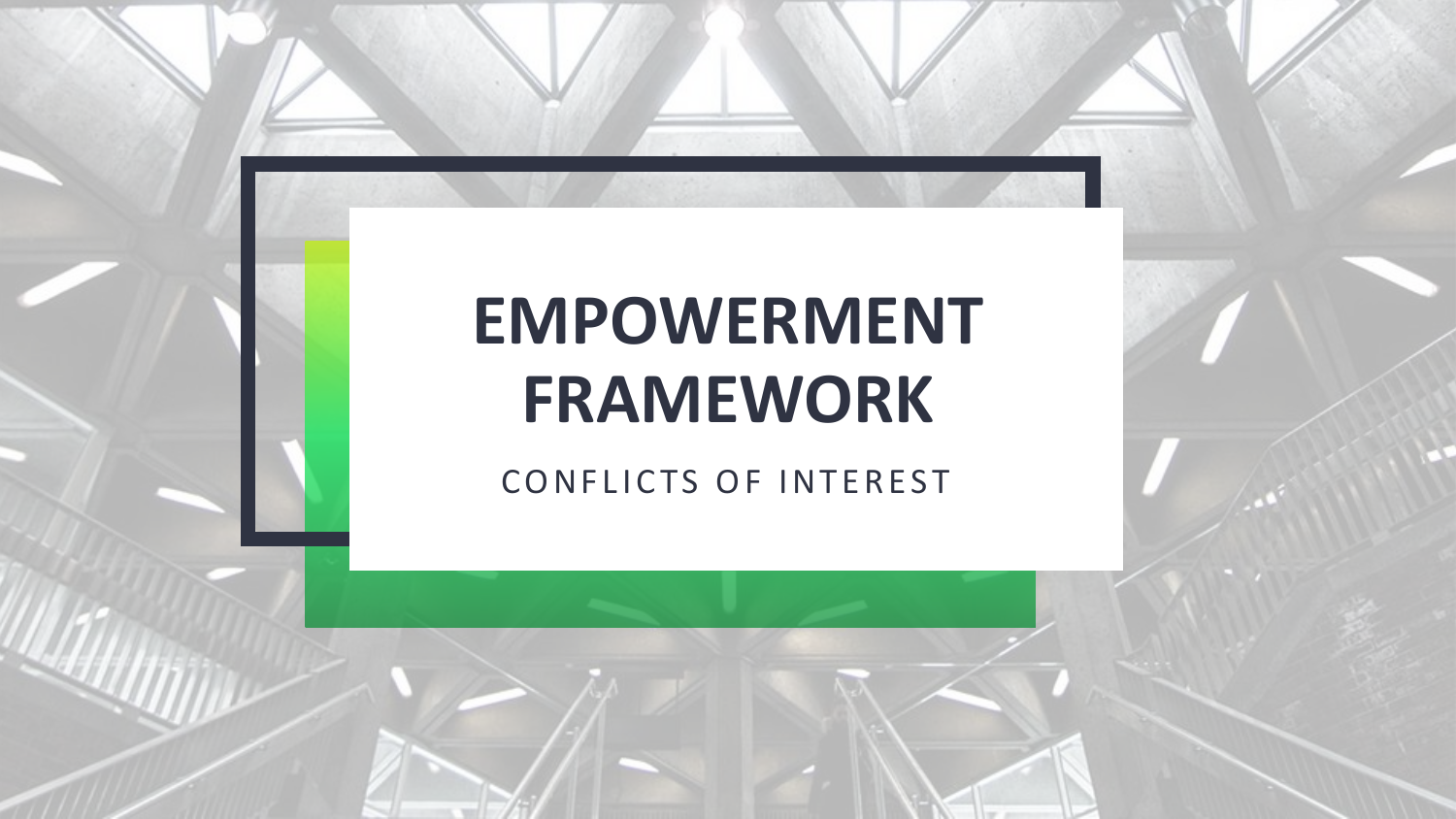# **CONCERNS**

Conflicts Compromise Health and Trust

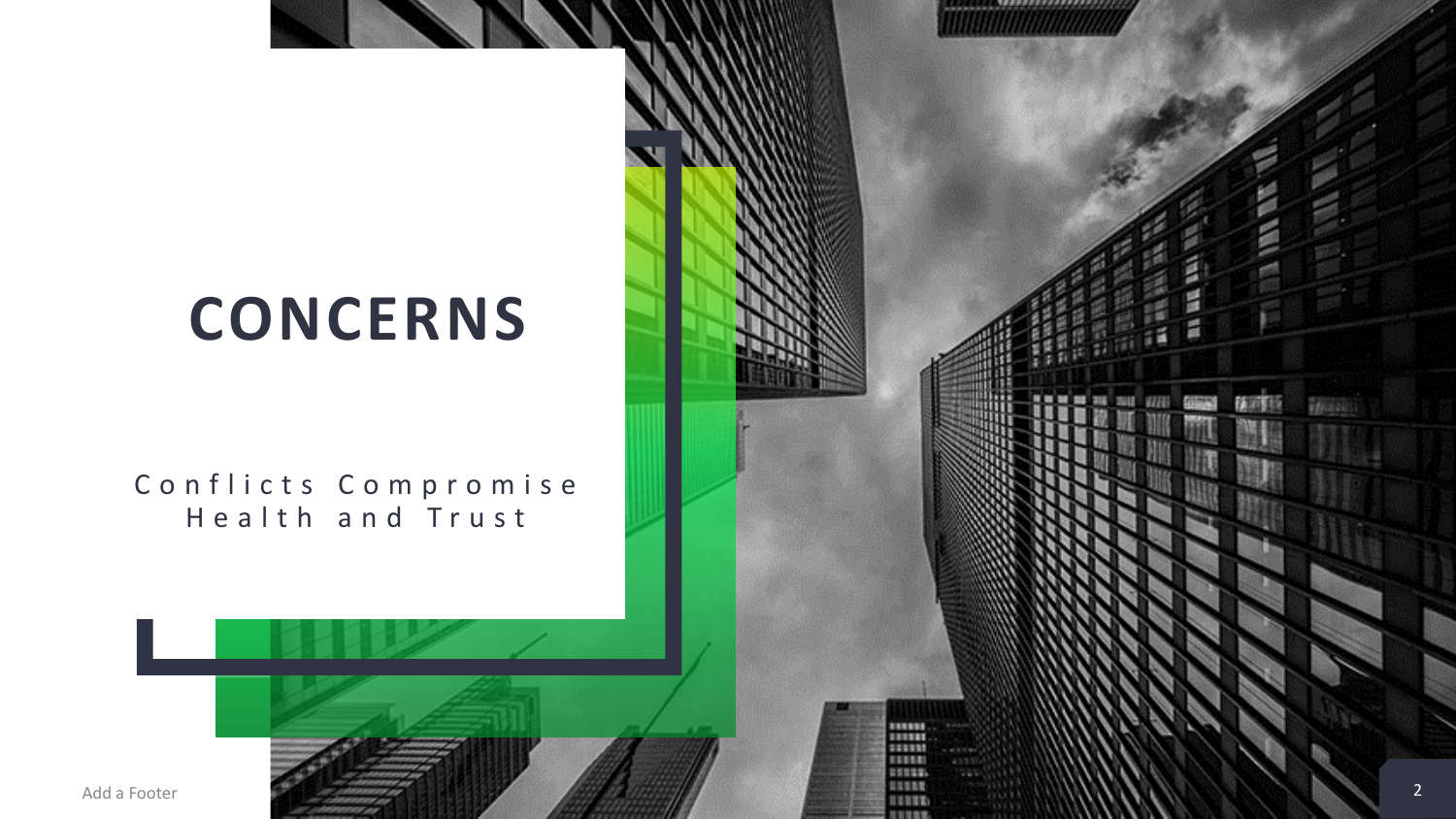## **SOLUTIONS**

How to Achieve Health and T r u s t

IDENTIFY PROBLEMS: ARE THE SOLUTIONS ENOUGH?

- Transparency and Disclosure
- Reflexivity
- Checks on bias
- Financial or Other



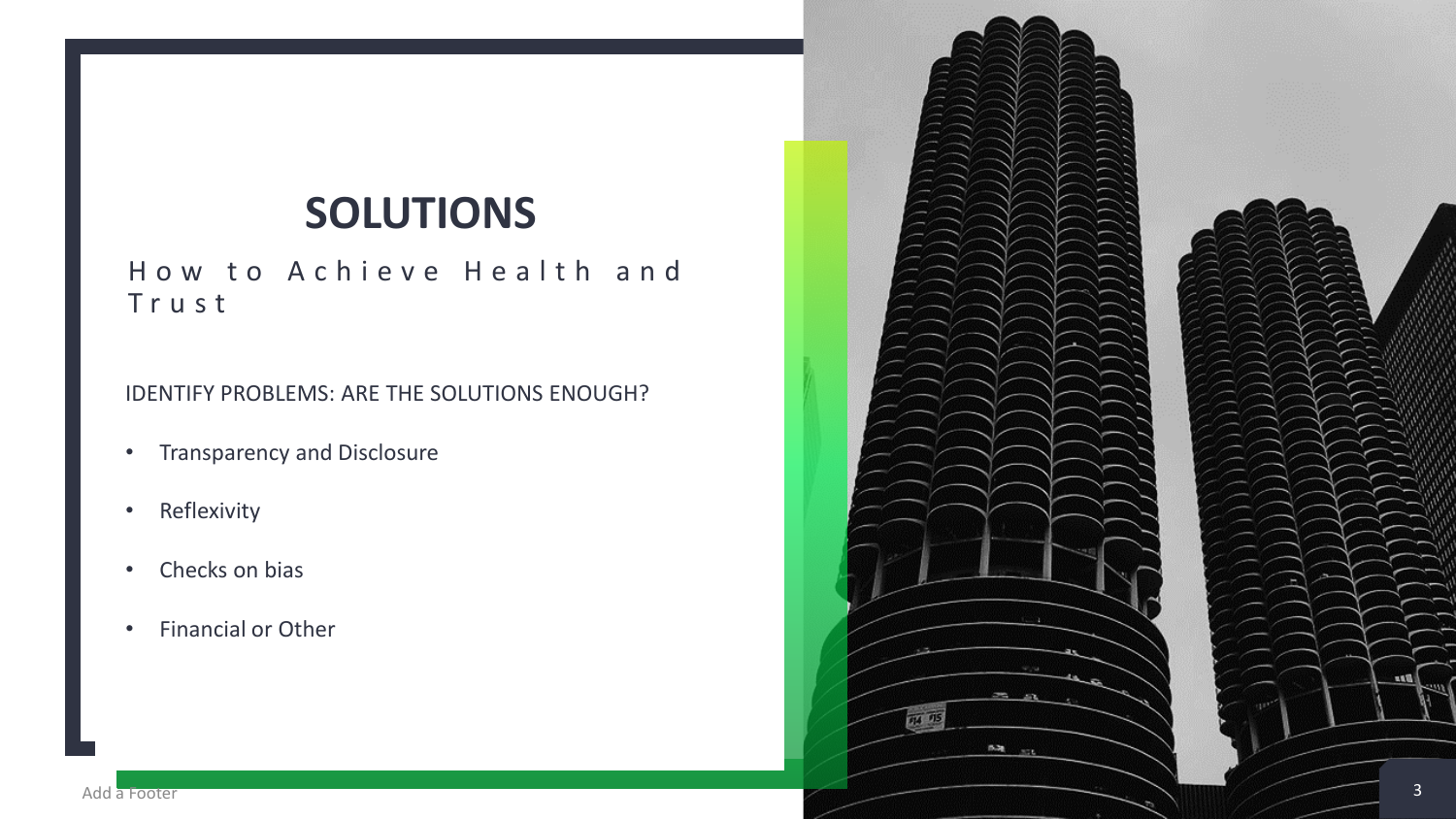

## **STAKEHOLDERS**

#### MORAL VALUE OF STAKE MATTERS

Recognizing that the people whose health, well-being, or rights are affected or could be affected by the conflict are the stakeholders whose stake is generally bodily or personal, and secondarily financial. The stake of the corporation or government as stakeholders varies, is not bodily, and is usually foremost financial, making ethical claims arguably weaker.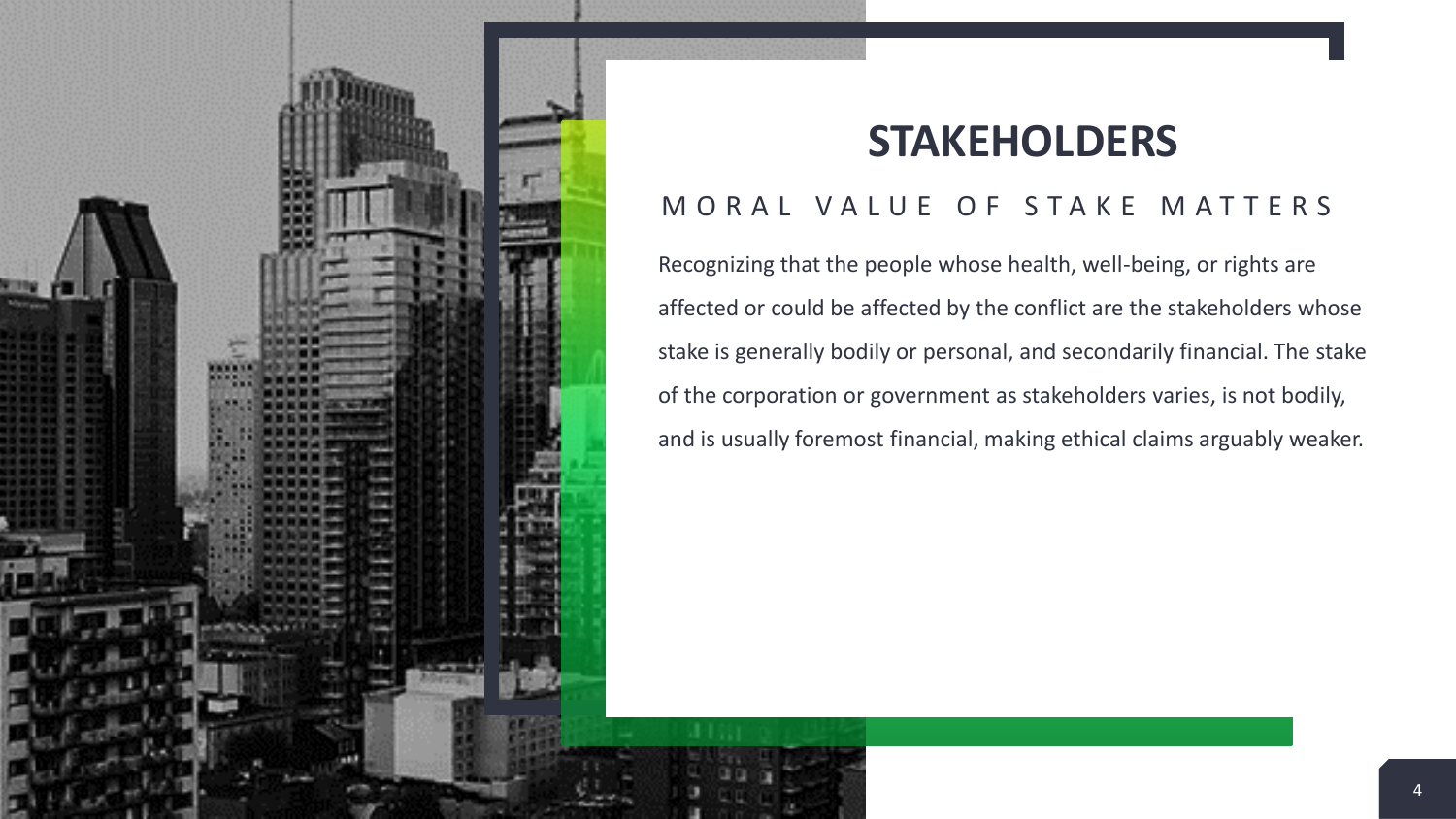### **DO ACADEMIC MEDICAL CENTERS DO TOO MUCH?**

#### **RESEARCH**

- Clinical research is the cornerstone of drug development and approval.
- Relationships with pharmaceutical companies to develop and manufacture lead to treatments, help the sick, and hasten product development.
- Clinical trials are regulated but IRBs tend to oversee the inhouse approval process.





#### **CLINICAL CARE**

- Clinical trials are an on-the-ground event. Often therapeutic to the patient despite sign-off on it being research.
- Is the clinician making money from the research relationship with the pharmaceutical company?
- There are inherent conflicts of interest when clinicians recommending expensive treatments are researchers and part of the deal with pharma.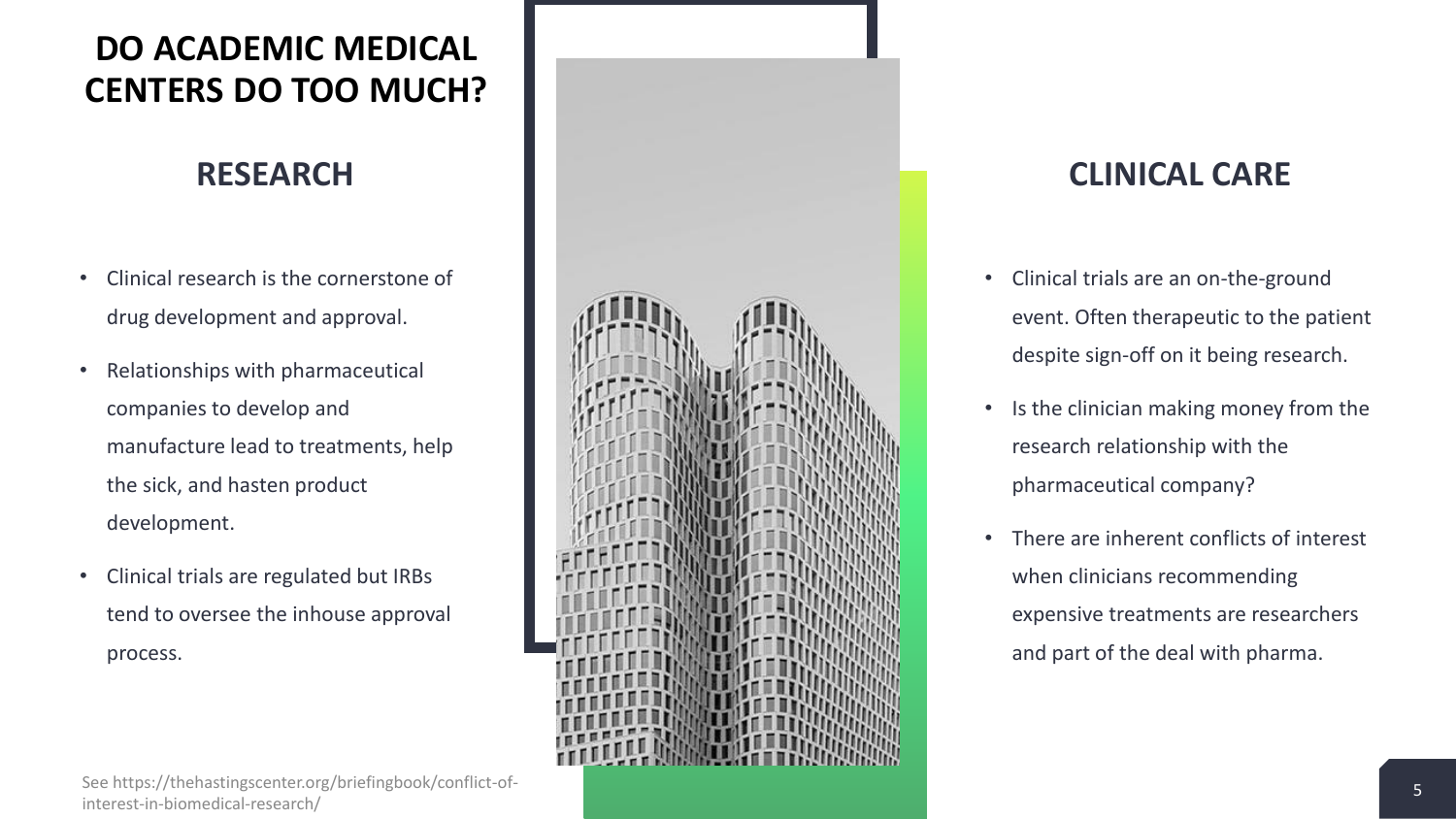

## **WHEN IS DISCLOSURE ENOUGH?**

#### MORAL VALUE OF THE SUBJECT OF THE CONFLICT

A conflict of interest that leads to or is an inevitable part of the drug discovery process may be managed rather than prohibited if conditions ensuring good faith are met. A more rigorous analysis of the data during an approval process might be able to counteract the potential that the conflict of interest leads to shoddy clinical trials, fraudulent behavior, or any shortcuts that could threaten the safety or efficacy of the new treatment.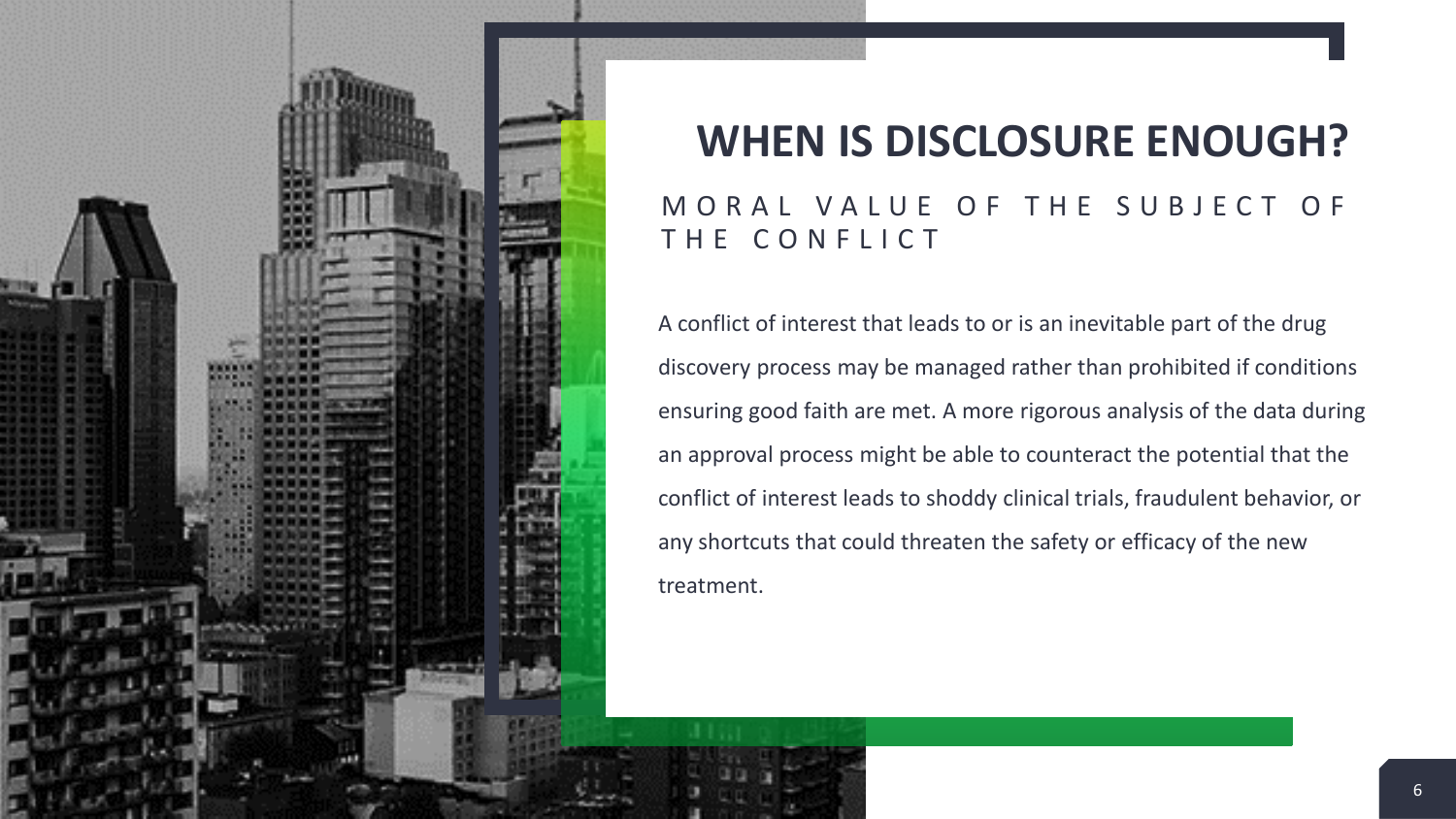### **EDUCATE MEDICAL STUDENTS**

### **OBJECTIVITY**

- Are students receiving objective information?
- Are professors objective-is true objectivity impossible?
- Professors need to be experienced as clinicians or researchers.



### **ORGANIZATION HEALTH CARE VALUES**

• How are the organization's possible biases, research relationships, bedside conflicts reflected in the medical education?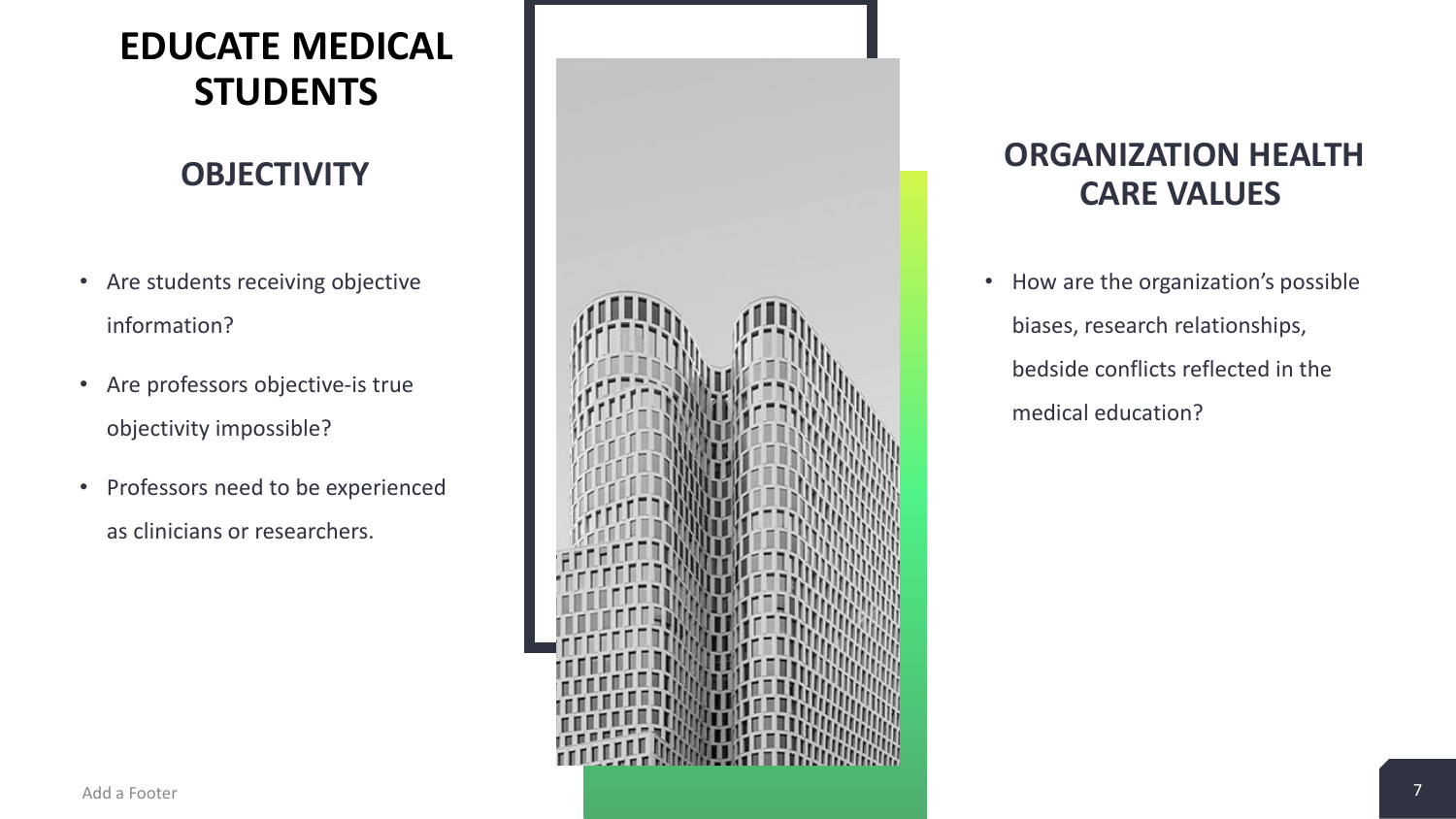### **MISSION CREEP: AN ALIGNMENT OF GOALS**

#### **BIG PHARMA**

- Goals are profit driven, create shareholder value, increase output.
- There is often an authentic mission to cure, heal, or treat, but fraud revels that is not always the case.
- Now we observe patient reps, etc. as if access is part of the mission, yet the ability to have an employee truly represent a patient is complex.



### **ACADEMIC MEDICAL CENTERS**

- Educate, treat, and research.
- Now the missions has extended to create options, cures, treatments through partnerships with pharma.
- The financial goals are blended by the arrangement. Any researcher's interests may align explicitly with pharmaceutical corporate interests.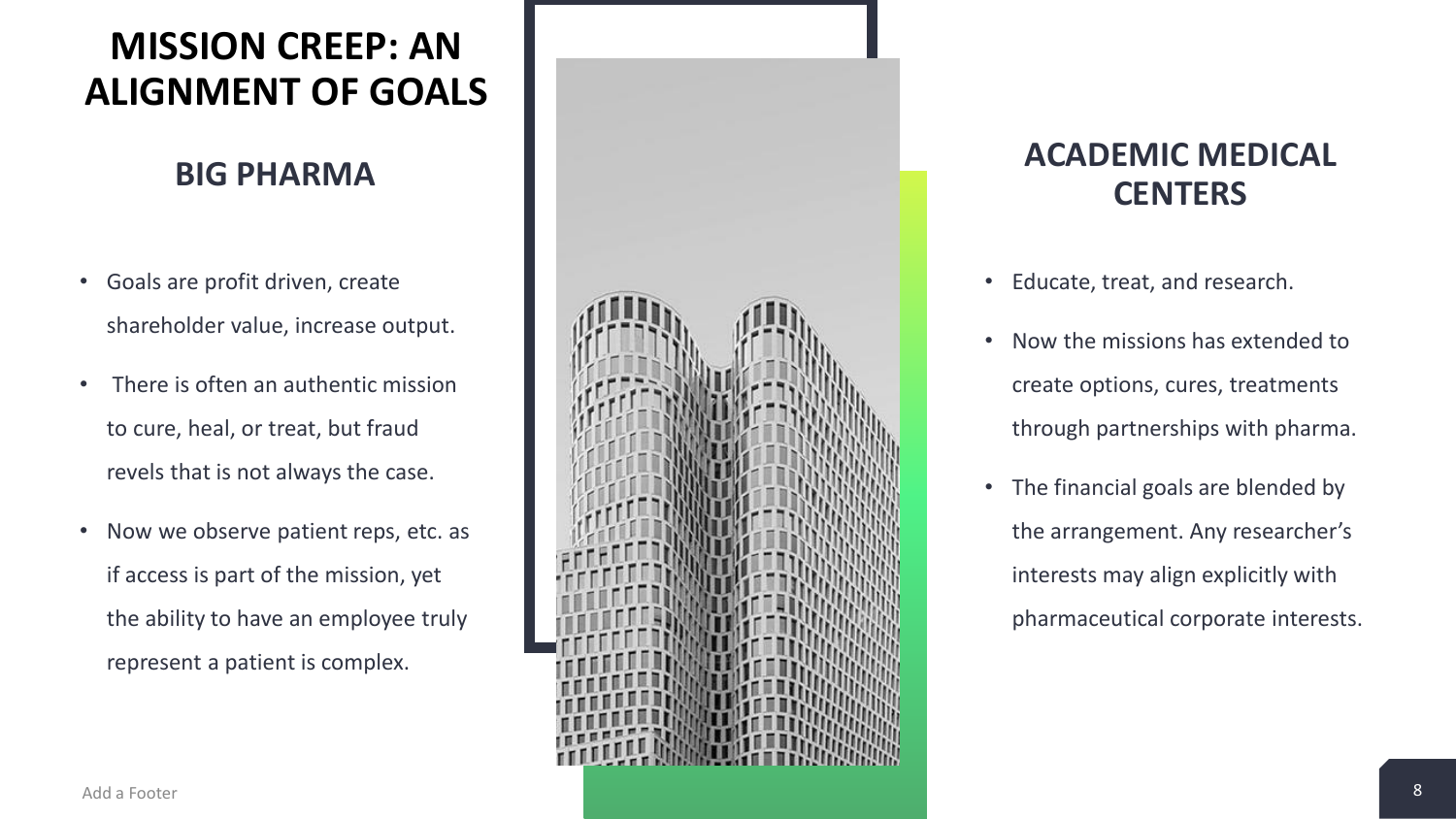

## **FDA, NIH, CONGRESS**

#### Their conflicts of interest could b e p r o h i b i t e d

Because the role in fostering innovation is different and ancillary to a regulatory role, financial conflicts should be prohibited in the FDA and Congress. People at the NIH benefiting financially from companies whose products are in NIH clinical trials is also avoidable. Products subject to FDA approval should also not have any potential to generate money for those approving them. The revolving door (hiring of people who worked in industry), investment opportunities in novel drugs, and certain stock ownership impact public trust. Disclosure by those meant to be gatekeepers is not enough.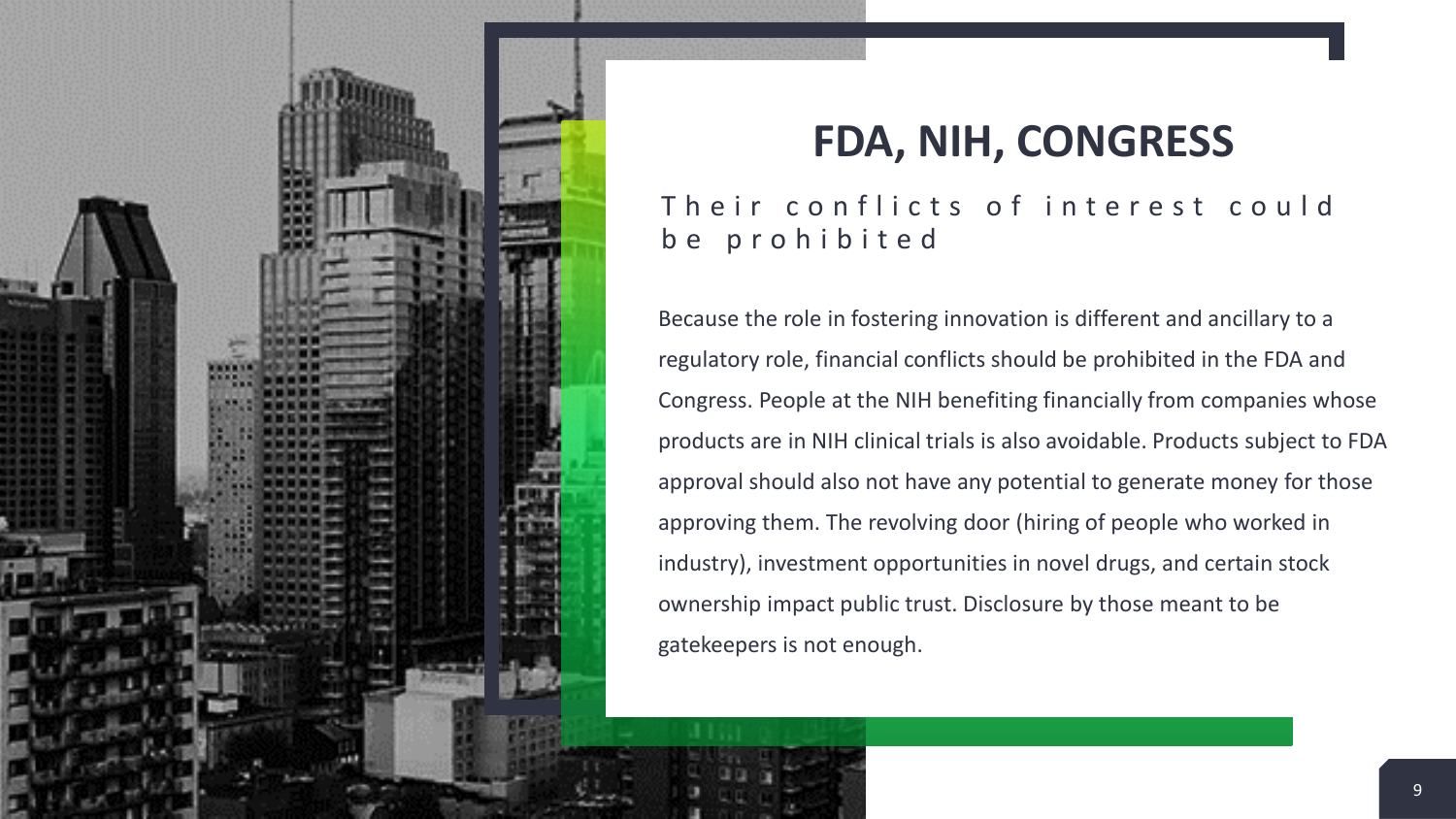

# **CONSEQUENCES FOR TRUST**

#### Hospital, A cademic Medical Center, Doctor-Patient Settings

A framework of empowerment starts with what is best for the person in need of care or actively receiving care. Considerations include empowering individuals receiving care, consumers of health care goods and services, and the population with an eye to achieving health equity and public health. The trust should be built at all levels: government, regulatory agencies, academic medical centers, pharmaceutical companies, physicians and hospitals.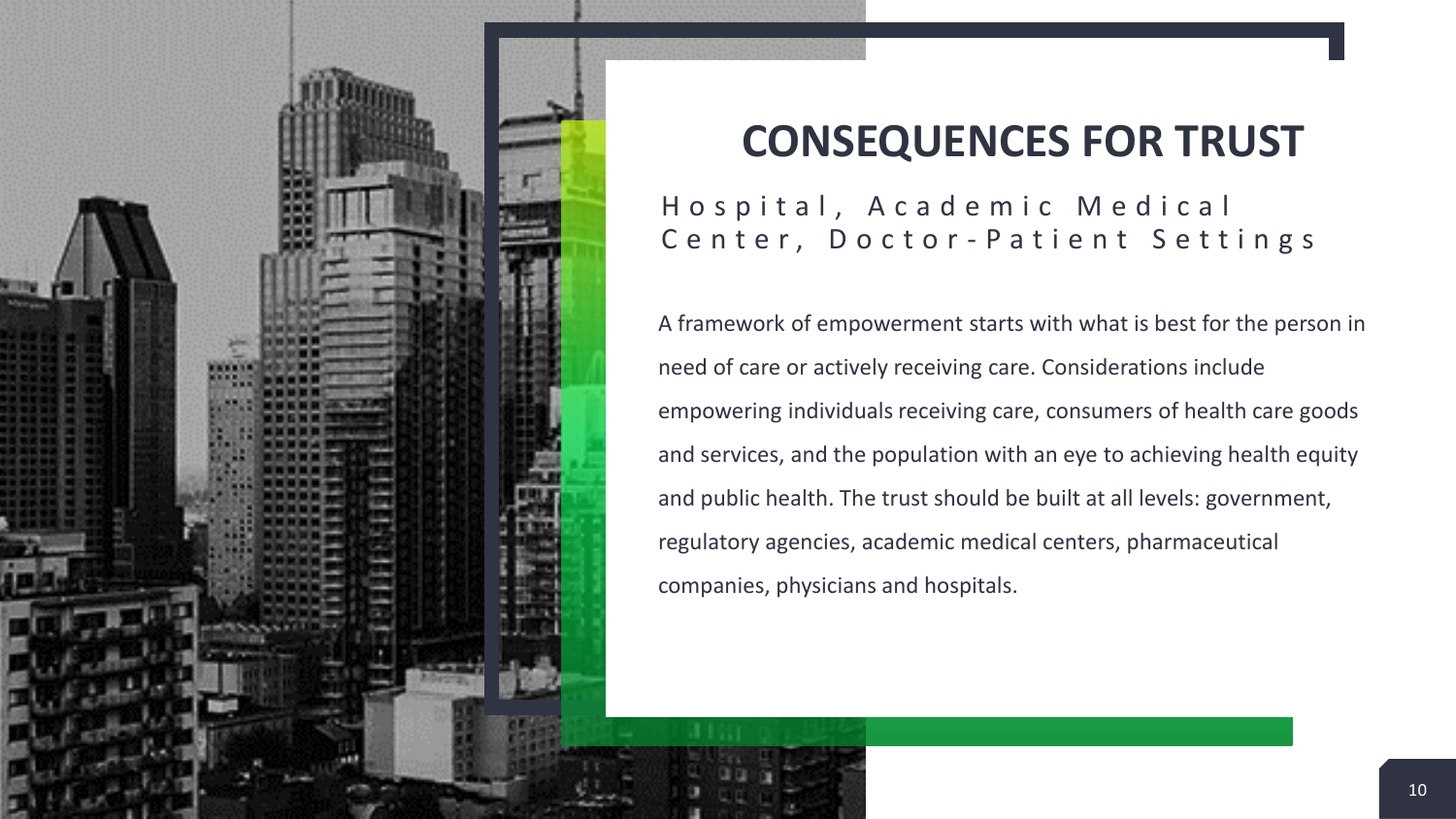| <b>Oversight Framework: Conflict of Interest</b>                            | Goal: protecting those vulnerable to conflicts, leveling the power<br>dynamic. Discern when to prohibit, when to disclose and<br>manage, financially distance the stakeholders, or when to<br>sanction violations based on behavior, Benefits for stakeholders                                                                                                  | Fact Pattern: A doctor who is a researcher worked on a<br>cancer treatment and owns stock in the company that<br>developed it. The person needing care wants to pursue an<br>alternative with slightly lower efficacy and much more<br>data. |
|-----------------------------------------------------------------------------|-----------------------------------------------------------------------------------------------------------------------------------------------------------------------------------------------------------------------------------------------------------------------------------------------------------------------------------------------------------------|----------------------------------------------------------------------------------------------------------------------------------------------------------------------------------------------------------------------------------------------|
| Identify the Problem                                                        | What is the nature of the conflict-financial, ambitious, ability to<br>influence a care recommendation. Person-centered approaches should<br>protect the person in need of care.                                                                                                                                                                                | We are uncertain whether there are enough protections in place<br>to negate the conflict. We are unsure whether forgoing the<br>possibly more efficacious choice will be good or bad.                                                        |
| Stakeholders<br><b>LOOK TO WEIGH THE MORAL VALUE OF THE</b><br><b>STAKE</b> | Broadly analyze who could be affected by a solution. Person-centered<br>care framework applies as well. Any person receiving a drug, the public,<br>companies producing drugs, all people who could benefit from the<br>drug-relationships allow drug development                                                                                               | All of those (currently and in the future) wanting access to the<br>treatment, the pharmaceutical company, the doctor who is also<br>a researcher, the person receiving care                                                                 |
| <b>Ethical Issue</b>                                                        | Is disclosing the conflict like not having a conflict at all? Does the doctor<br>have a duty to provide the other product? Prevent future conflicts of<br>interest. Is the conflict avoidable-should it be prohibited? Is the conflict<br>manageable? Who decides? Is the arrangement essential to innovation?                                                  | Should she switch doctors and then objectively weigh her<br>options? Practical and theoretical. Prevent big picture problems.                                                                                                                |
| Identify and weigh the Benefits                                             | Objective and subjective components. Are some of the issues also<br>contributors to innovation and quicker pharmaceuticals on the market.<br>Weighing.                                                                                                                                                                                                          | Academic medical centers contribute to clinicians doing<br>research. Partnerships with pharmaceutical companies are closer<br>to the patient. An upstream change could end this type of<br>conflict.                                         |
| Think Critically @ Macro and Individual Levels                              | Autonomy, right to try, trust and knowledge asymmetry, Is in-house<br>oversight enough? Is there any way to create distance - can research be<br>done by a team that does not do clinical care? Research can then<br>collaborate with pharma. Upstream AMC structure feeds the issues.<br>Remember the value of public trust, trust in the doctor and hospital. | Personal autonomy, corporate freedoms, weigh stakeholder's<br>interests (personal or financial)                                                                                                                                              |